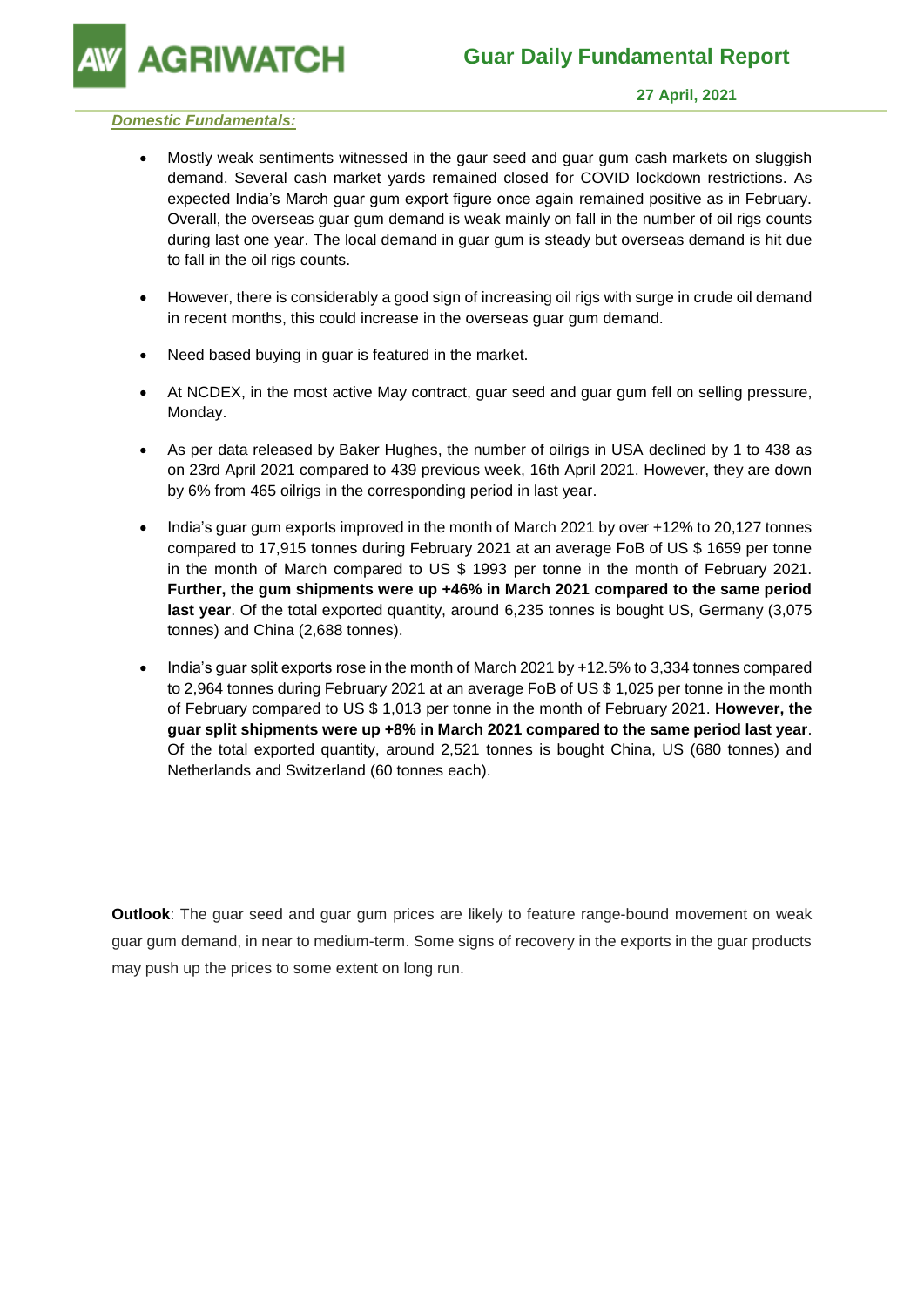# **AGRIWATCH**

## **Guar Daily Fundamental Report**

 **27 April, 2021** 

| <b>Guar Seed</b>                               |      |      |  |                |                                |          |                |              |
|------------------------------------------------|------|------|--|----------------|--------------------------------|----------|----------------|--------------|
| Contract +/-\$ Open High Low Close Volume Vol. |      |      |  |                |                                |          | O <sub>l</sub> | Οl<br>Change |
| Apr-21                                         |      |      |  |                | -147 4200 4225 4042 4055 32760 | 7,815    | 49050          | 15815        |
| $May-21$                                       | -154 | 4257 |  | 4258 4110 4120 | 10175                          | $-9,765$ | 17640          | $-11700$     |

| <b>Guar Gum</b> |          |             |      |      |       |        |                |       |        |
|-----------------|----------|-------------|------|------|-------|--------|----------------|-------|--------|
| <b>Contract</b> | $+/-$ \$ | <b>Open</b> | High | Low  | Close | Volume | Vol.<br>Change | OI    | Change |
| Apr-21          | $-225$   | 6370        | 6370 | 6118 | 6145  | 11175  | $-2885$        | 39045 | 20810  |
| $May-21$        | $-218$   | 6448        | 6450 | 6211 | 6240  | 5240   | $-7290$        | 18695 | -17195 |

| <b>Guar Seed Stock Position &amp; EDD:</b> |              |                   |               |            |  |  |  |
|--------------------------------------------|--------------|-------------------|---------------|------------|--|--|--|
|                                            | <b>Demat</b> | <b>In-Process</b> | Total         | <b>EDD</b> |  |  |  |
| <b>Stocks</b>                              | 24-Apr-21    | 24-Apr-21         | 24-Apr-<br>21 | 20-Apr-21  |  |  |  |
| <b>Bikaner</b>                             | 28329        | 0                 | 28329         | 8089       |  |  |  |
| <b>Deesa</b>                               | 0            | $\Omega$          | $\Omega$      | $\Omega$   |  |  |  |
| Sri Ganganagar                             | 3401         | 0                 | 3401          | 1576       |  |  |  |
| <b>Jodhpur</b>                             | 1223         | $\Omega$          | 1223          | $\Omega$   |  |  |  |
| <b>Nokha</b>                               |              | 0                 | 0             | 366        |  |  |  |

| <b>Guar Gum Stock Position &amp; EDD:</b> |              |                   |               |            |  |  |  |
|-------------------------------------------|--------------|-------------------|---------------|------------|--|--|--|
|                                           | <b>Demat</b> | <b>In-Process</b> | Total         | <b>EDD</b> |  |  |  |
| <b>Stocks</b>                             | 24-Apr-21    | 24-Apr-21         | 24-Apr-<br>21 | 20-Apr-21  |  |  |  |
| Deesa                                     | 0            | 0                 | 0             | 0          |  |  |  |
| <b>Bikaner</b>                            | 2455         | $\Omega$          | 2455          | 2057       |  |  |  |
| Jodhpur                                   | 10974        | 60                | 11034         | 2966       |  |  |  |
| <b>Nokha</b>                              | 4100         | 70                | 4170          | 1384       |  |  |  |
| Sri Ganganagar                            | 1787         | 0                 | 1787          | 2821       |  |  |  |

| <b>Churi and Korma Prices:</b> | 26-Apr-21      |            |
|--------------------------------|----------------|------------|
| <b>Commodity</b>               | <b>Center</b>  | Rs./75 kg. |
| Churi                          | Jodhpur        | NR.        |
| Korma                          | Jodhpur        | <b>NR</b>  |
| Churi                          | Sri Ganganagar | <b>NR</b>  |
| Korma                          | Sri Ganganagar | <b>NR</b>  |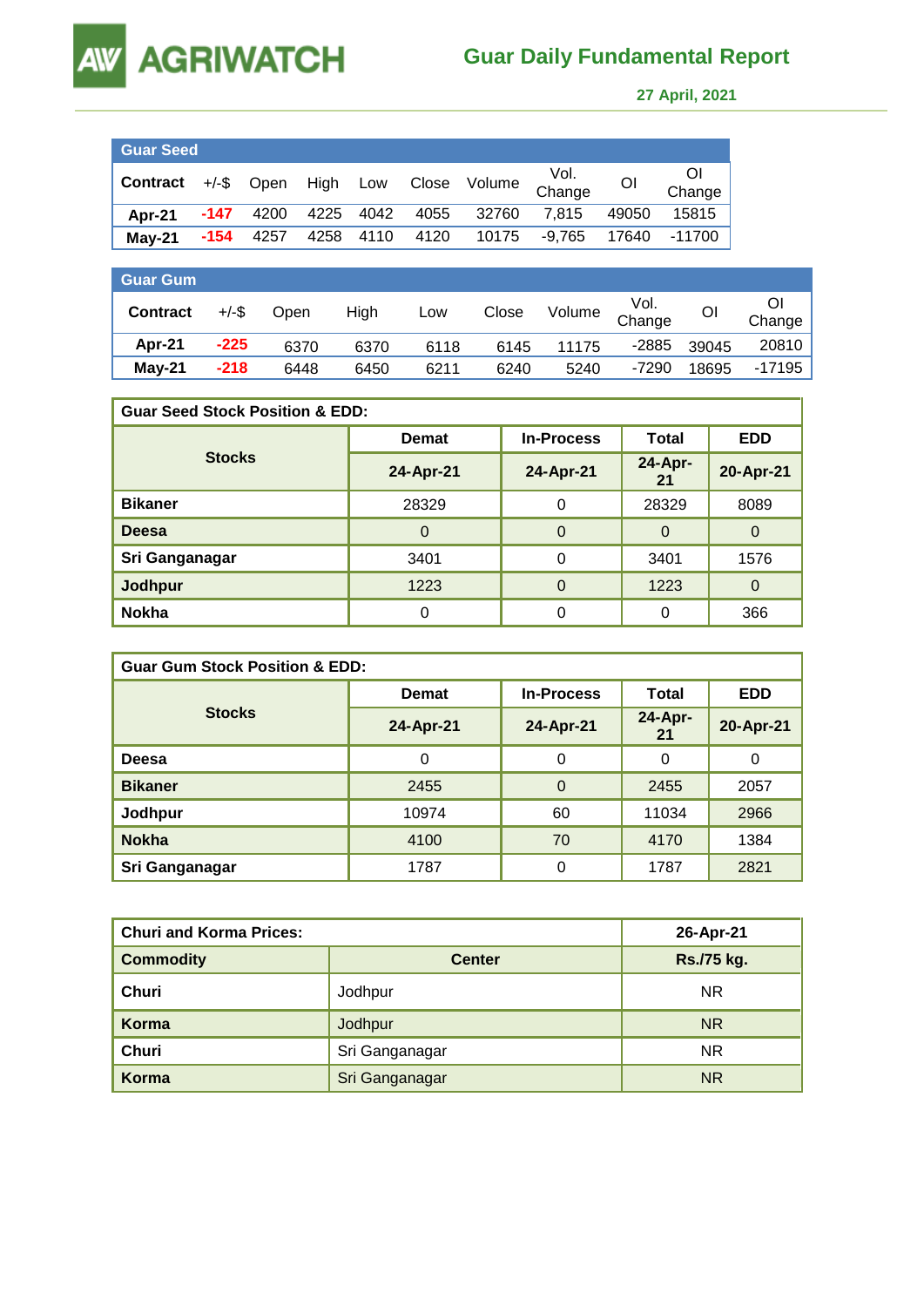



 **27 April, 2021** 

| <b>Guar Export Prices:</b>            |                   | 26-Apr-21     | 26-Apr-21     |
|---------------------------------------|-------------------|---------------|---------------|
|                                       | Variety           | Value (Rs/Kg) | Value (\$/MT) |
| <b>Guargum/Split (Mundra</b><br>Port) |                   | <b>NR</b>     | <b>NR</b>     |
|                                       | 200 Mesh 5000 CPS | <b>NR</b>     | <b>NR</b>     |
| <b>Guargum Powder</b>                 | 200 Mesh 3500 CPS | <b>NR</b>     | <b>NR</b>     |
|                                       | Meal 40%          | <b>NR</b>     | <b>NR</b>     |
| <b>Guargum Meal</b>                   | <b>Meal 50%</b>   | <b>NR</b>     | <b>NR</b>     |

| <b>Guar Seed Prices at Key Spot Markets:</b> |                 |                           |                        |           |                              |  |  |  |
|----------------------------------------------|-----------------|---------------------------|------------------------|-----------|------------------------------|--|--|--|
| <b>Commodity</b>                             | <b>District</b> | <b>Centre</b>             | <b>Prices (Rs/Qtl)</b> |           | <b>Change</b>                |  |  |  |
| <b>Guar Seed</b>                             |                 |                           | 26-Apr-21              | 24-Apr-21 |                              |  |  |  |
|                                              |                 | Jodhpur (Loose)           | Closed                 | Closed    | $\overline{\phantom{0}}$     |  |  |  |
|                                              | Jodhpur         | Jodhpur(Delivery)         | Closed                 | Closed    |                              |  |  |  |
|                                              |                 | Sri-Ganganagar(Loose)     | 4000                   | 3750      | 250                          |  |  |  |
|                                              |                 | Sri-Ganganagar (Delivery) | 4150                   | 3900      | 250                          |  |  |  |
|                                              | Sri-Ganganagar  | Rawla (Loose)             | NR.                    | NR.       | $\blacksquare$               |  |  |  |
|                                              |                 | Gharsana (Loose)          | <b>NA</b>              | NA        |                              |  |  |  |
|                                              |                 | Raisinghnagar (Loose)     | <b>NA</b>              | <b>NA</b> | $\blacksquare$               |  |  |  |
|                                              |                 | Bikaner (Loose)           | 3900                   | Closed    |                              |  |  |  |
|                                              |                 | Bikaner (Delivery)        | 4095                   | Closed    | $\blacksquare$               |  |  |  |
|                                              |                 | Nokha(Loose)              | 4000                   | Closed    | $\blacksquare$               |  |  |  |
| Rajasthan                                    | <b>Bikaner</b>  | Nokha (Delivery)          | 4200                   | closed    | $\blacksquare$               |  |  |  |
|                                              |                 | Khajuwala (Loose)         | <b>NA</b>              | Closed    | $\blacksquare$               |  |  |  |
|                                              |                 | Khajuwala (Delivery)      | NA                     | Closed    | $\blacksquare$               |  |  |  |
|                                              |                 | Lunkaransar (Loose)       | 3850                   | 3950      | $-100$                       |  |  |  |
|                                              |                 | Hanumangarh (Loose)       | <b>NA</b>              | <b>NA</b> | $\blacksquare$               |  |  |  |
|                                              |                 | Hanumangarh (Delivery)    | <b>NA</b>              | <b>NA</b> | $\blacksquare$               |  |  |  |
|                                              | Hanumangarh     | Nohar (Loose)             | NR.                    | NR.       | $\qquad \qquad \blacksquare$ |  |  |  |
|                                              |                 | Pilibanga (Loose)         | <b>NA</b>              | <b>NA</b> | $\qquad \qquad \blacksquare$ |  |  |  |
|                                              | <b>Nagaur</b>   | Nagaur (Loose)            | <b>NR</b>              | <b>NR</b> | $\blacksquare$               |  |  |  |
|                                              | <b>Churu</b>    | Churu (Delivery)          | <b>NA</b>              | <b>NA</b> | $\blacksquare$               |  |  |  |
|                                              | <b>Alwar</b>    | Alwar (Loose)             | <b>NR</b>              | NR.       |                              |  |  |  |
|                                              |                 | Adampur (Loose)           | 3900                   | 4050      | $-150$                       |  |  |  |
|                                              | <b>Hisar</b>    | Adampur (Delivery)        | 4095                   | 4253      | $-158$                       |  |  |  |
|                                              |                 | Bhiwani (Delivery)        | 4000                   | 4150      | $-150$                       |  |  |  |
| Haryana                                      | <b>Bhiwani</b>  | Siwani (Loose)            | 4050                   | 4100      | -50                          |  |  |  |
|                                              |                 | Sirsa (Loose)             | <b>NA</b>              | <b>NA</b> | $\blacksquare$               |  |  |  |
|                                              | <b>Sirsa</b>    | Dhabwali (Loose)          | <b>NA</b>              | <b>NA</b> |                              |  |  |  |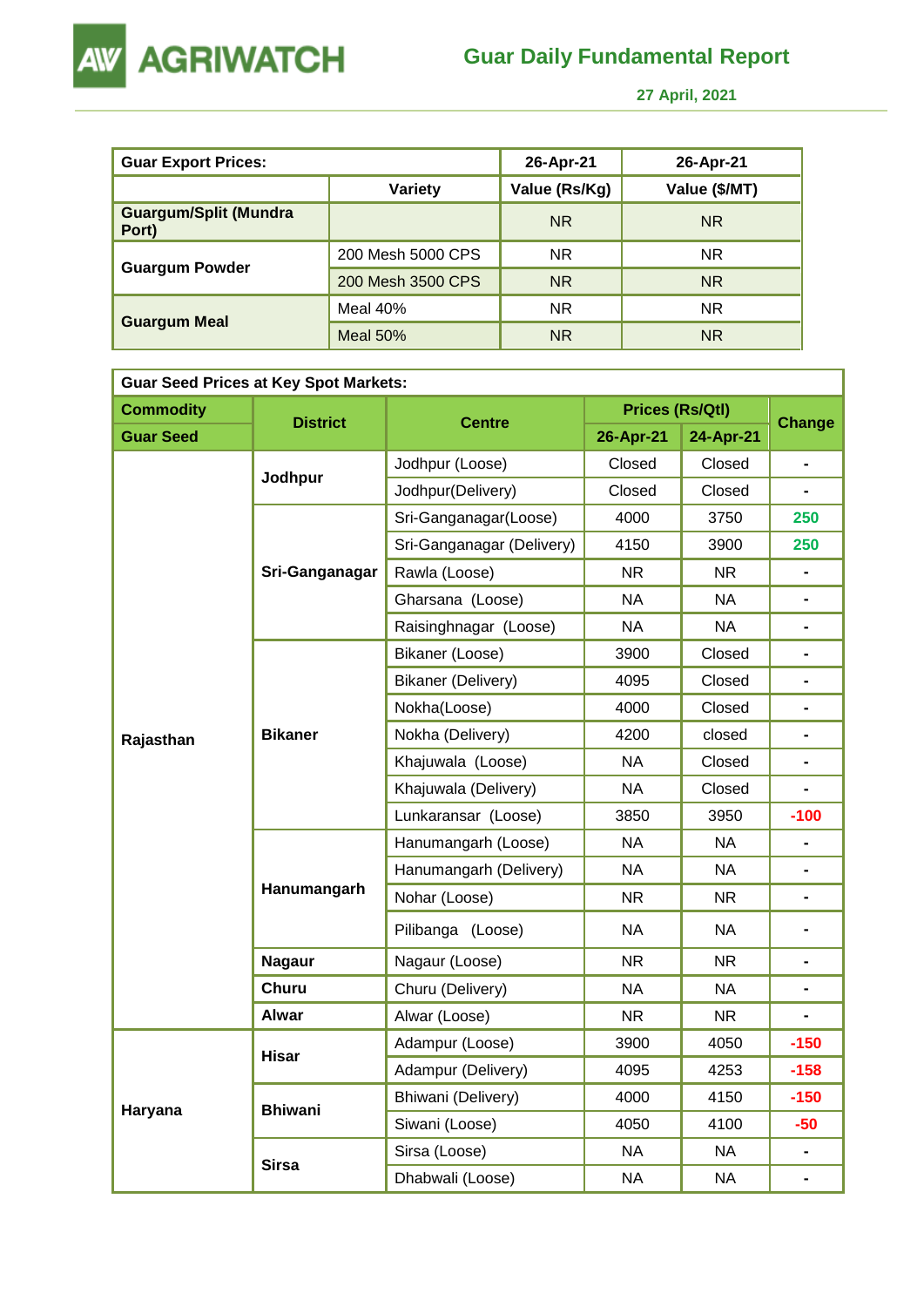

## **Guar Daily Fundamental Report**

|                       |                    | 27 April, 2021      |           |           |                |  |
|-----------------------|--------------------|---------------------|-----------|-----------|----------------|--|
|                       |                    | Dhabwali (Delivery) | <b>NA</b> | NA        | ۰              |  |
|                       |                    | Ellanabad (Loose)   | <b>NR</b> | <b>NR</b> | ۰              |  |
|                       | <b>Fatehabad</b>   | Fatehabad (Loose)   | 4000      | 4050      | $-50$          |  |
|                       | <b>Banaskantha</b> | Deesa (Loose)       | <b>NA</b> | NA.       | $\blacksquare$ |  |
| Gujarat               | <b>Patan</b>       | Patan (Loose)       | Closed    | Closed    |                |  |
|                       | Rajkot             | Rajkot (Loose)      | Closed    | Closed    |                |  |
|                       | Jamnagar           | Dhrol (Loose)       | NA        | NA.       |                |  |
| <b>Madhya Pradesh</b> | <b>Gwalior</b>     | Dabra (Loose)       | <b>NR</b> | <b>NR</b> | ۰              |  |
| <b>Guar Gum</b>       |                    |                     |           |           |                |  |
|                       | Jodhpur            | Jodhpur             | Closed    | Closed    |                |  |
| Rajasthan             | Alwar              | Alwar               | <b>NR</b> | <b>NR</b> |                |  |
|                       | Hanumangarh        | Nohar               | <b>NR</b> | NR.       | $\blacksquare$ |  |
|                       | <b>Bhiwani</b>     | <b>Bhiwani</b>      | 6270      | 6350      | -80            |  |
|                       |                    | Sirsa               | 6200      | 6300      | $-100$         |  |
| Haryana               | <b>Sirsa</b>       | Dhabwali            | NA        | NA        | ۰              |  |
|                       |                    | Ellanabad           | <b>NR</b> | NR.       |                |  |
|                       | <b>Fatehabad</b>   | Fatehabad           | 6300      | 6300      | <b>Unch</b>    |  |

| <b>Guar Seed Arrivals in Key Centers</b> |                 |                |                            |           |                |  |  |
|------------------------------------------|-----------------|----------------|----------------------------|-----------|----------------|--|--|
| <b>Commodity</b>                         | <b>District</b> |                | <b>Arrivals (Quintals)</b> |           |                |  |  |
| <b>Guar Seed</b>                         |                 | <b>Centre</b>  | 26-Apr-21                  | 24-Apr-21 | <b>Change</b>  |  |  |
|                                          | Jodhpur         | Jodhpur        | Closed                     | Closed    | $\blacksquare$ |  |  |
|                                          |                 | Sri-Ganganagar | 50                         | 100       | $-50$          |  |  |
|                                          |                 | Rawla          | <b>NR</b>                  | <b>NR</b> |                |  |  |
|                                          | Sri-Ganganagar  | Gharsana       | <b>NA</b>                  | <b>NA</b> | ۰              |  |  |
|                                          |                 | Raisinghnagar  | <b>NA</b>                  | <b>NA</b> | $\blacksquare$ |  |  |
|                                          | <b>Bikaner</b>  | <b>Bikaner</b> | 200                        | Closed    | $\blacksquare$ |  |  |
|                                          |                 | Nokha          | 300                        | Closed    | ۰              |  |  |
| Rajasthan                                |                 | Khajuwala      | <b>NA</b>                  | Closed    | $\blacksquare$ |  |  |
|                                          |                 | Lunkaransar    | 200                        | 200       | <b>Unch</b>    |  |  |
|                                          | Hanumangarh     | Hanumangarh    | <b>NA</b>                  | <b>NA</b> | ۰              |  |  |
|                                          |                 | Nohar          | <b>NR</b>                  | <b>NR</b> | ۰              |  |  |
|                                          |                 | Pilibanga      | <b>NA</b>                  | <b>NA</b> | ۰              |  |  |
|                                          | <b>Nagaur</b>   | Nagaur         | <b>NR</b>                  | <b>NR</b> | ۰              |  |  |
|                                          | <b>Churu</b>    | Churu          | <b>NA</b>                  | NA        | ۰              |  |  |
|                                          | <b>Alwar</b>    | Alwar          | <b>NR</b>                  | <b>NR</b> | $\blacksquare$ |  |  |
|                                          | <b>Hisar</b>    | Adampur        | 150                        | 250       | $-100$         |  |  |
| Haryana                                  |                 | <b>Bhiwani</b> | 400                        | 200       | 200            |  |  |
|                                          | <b>Bhiwani</b>  | Siwani         | 300                        | 400       | $-100$         |  |  |